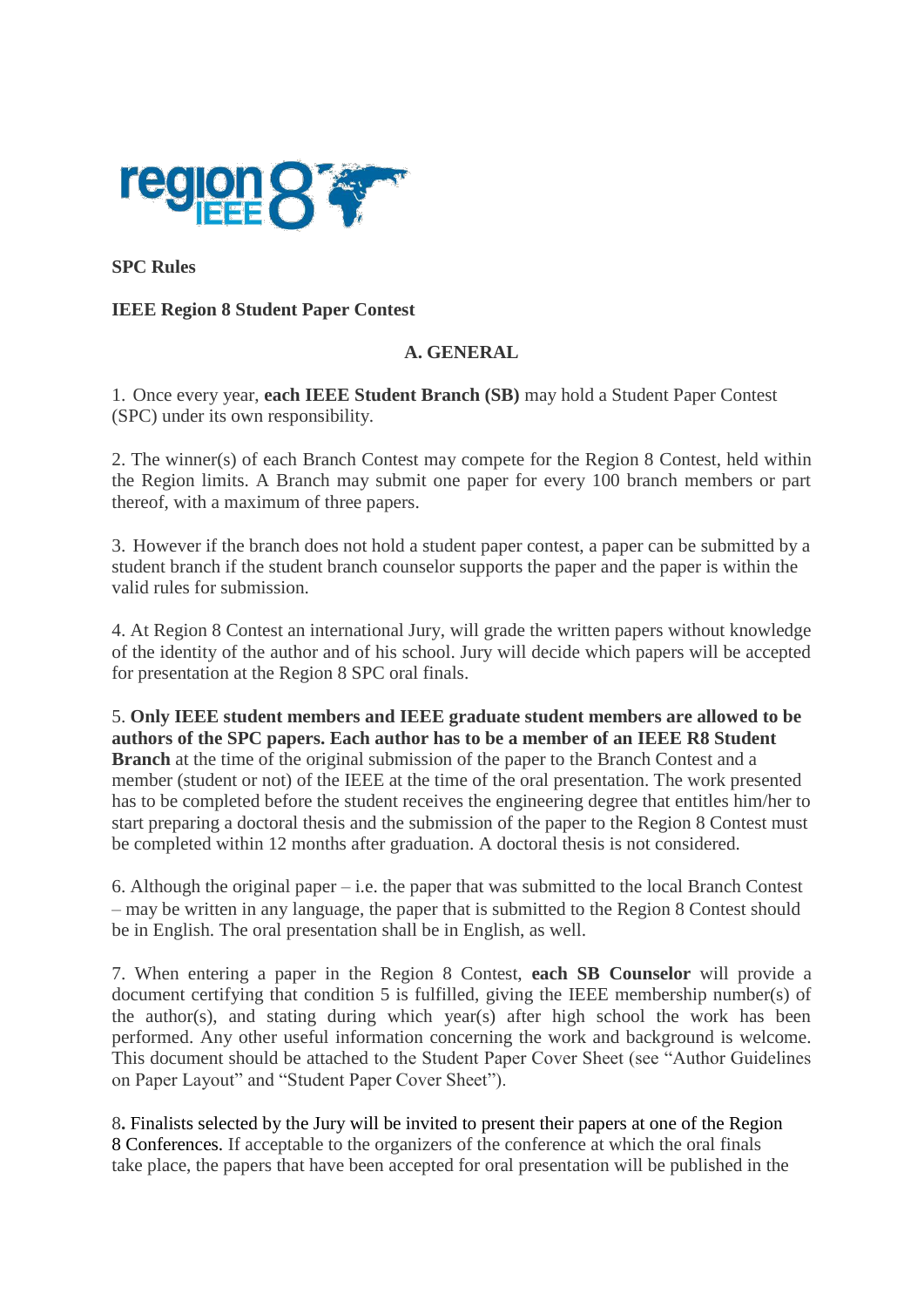proceedings of that conference and possibly included in IEEE Xplore Database. **Since the five finalist papers are being included in the conference proceedings as well as in IEEE Xplore Library, the rules will now allow that the name of the supervisor/mentor may be added, as an author, to the final version of the paper sent to the conference organisation. This does not change in any way the basic rule that the submitted paper is the work of the student. Electronic versions of the finalists' papers will also be published in the IEEE Region 8 SAC web pages.**

9. Travel expenses (train 2nd class, or plane economy class for very long distances) will be provided by the Region 8 Student Activities Fund to **one author of each paper accepted by the Jury for oral presentation**. Living expenses which may occur while attending the oral presentation may also be reimbursed; the guidelines for this reimbursement will be mailed to attendees before the presentation.

10. The IEEE Life Member Fund is supporting IEEER8 and awarding three prizes of 800, 500 and 200 US Dollars for the first, second and third placed papers respectively. Furthermore, the Region 8 Student Activities Fund offers 250 US Dollars as the "Dick Poortvliet Award" to the branch where the winner comes from.

11. Published work is excluded from the Contest. Any paper subsequently published should mention an acknowledgement of the received award.

### **B. CHARACTER OF THE PAPER**

12. Papers should cover technical and engineering aspects of a subject reasonably within or related to the areas with which the IEEE is concerned with.

13. The work need not be original in engineering content, but should be original in treatment and concise in coverage of the author's contribution to the subject.

#### **C. DOCUMENT LAYOUT**

14. The paper must be typewritten on A4 size paper (210 mm  $\times$  297 mm), with the text width equal to 183 mm and the text height equal to 243.5 mm; a font size of 10 pt or larger should be used. The two-column IEEE Transactions style (with the space between columns equal to 4.1 mm) is required.

#### 15. **The paper should not exceed six (6) pages. Overlength papers will not be considered for the contest!**

### **D. PAPER AND DOCUMENTS SUBMISSION**

16. Send papers by email to r8sac@ieee.org.

It is required that the version of the paper sent to the Region 8 Contest does not show the identities of the authors and their educational establishments. The paper **MUST be accompanied** by the

- Student Paper Cover Sheet (separate doc file), (see 23 below)
- SB Counselor certification document from point 7 (separate scanned file), and
- signed IEEE Copyright form

#### 17. **Please see the submission deadline on the SAC website. Normally it is 1 December.**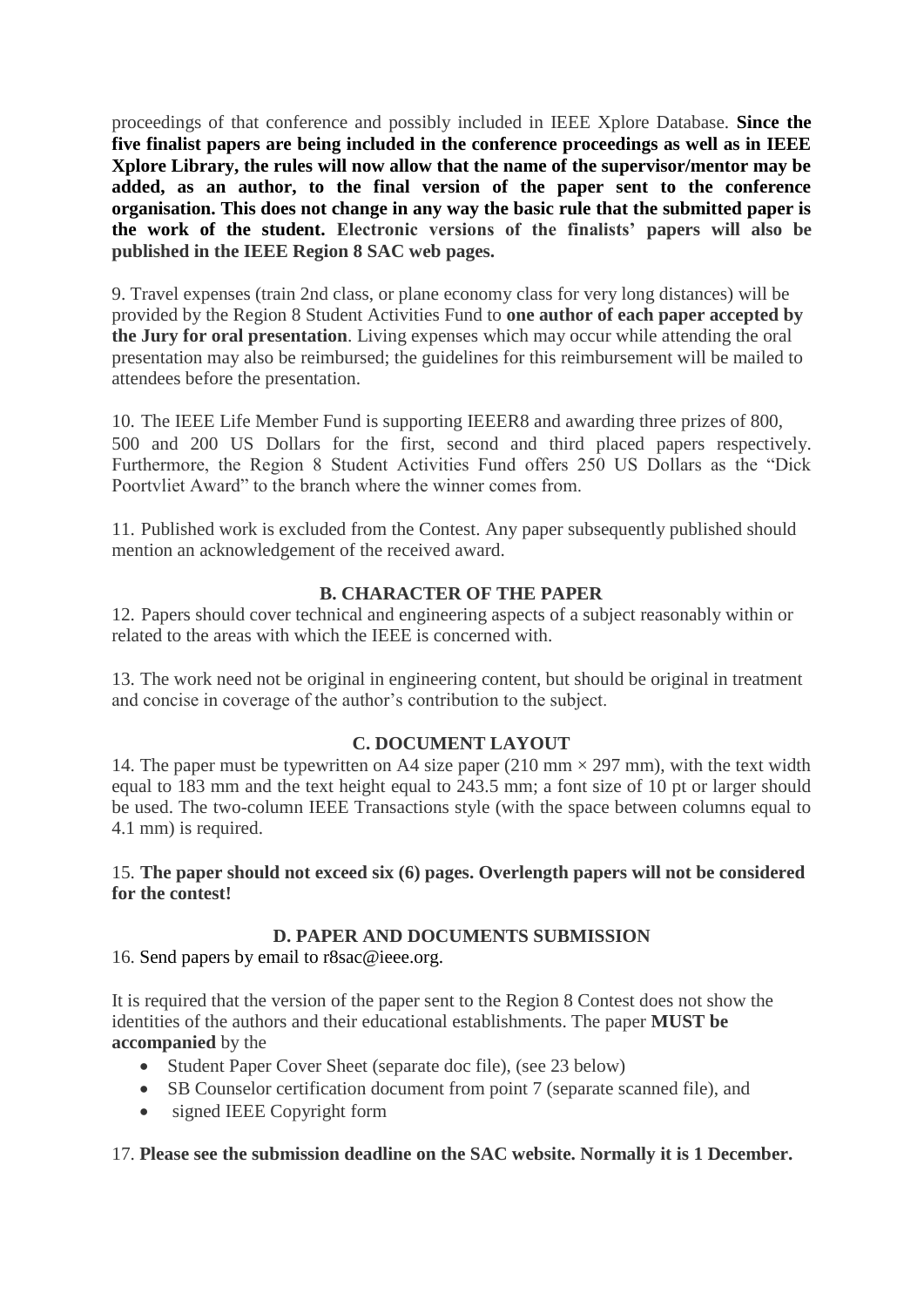# **ORAL PRESENTATION**

18. Those authors selected to give an oral presentation should develop a pleasant and logical presentation of the subject matter fitted to 15-20 minutes. The Jury will question each contestant for an additional period of 10 minutes typical.

19. An electronic presentation – based on Power Point, for instance – using a beamer (LCD data projector) is preferred. Additional presentation tools may be provided if a request is made and granted in advance. The presentation should not attempt to cover the entire paper, but rather to give a general idea and enlarge on one or two specific points.

### **GRADING**

20. There shall be maximum five judges within Jury.

21. The contributions are graded as follows:

#### **written paper**

- technical content: 45 points maximum,
- technical presentation: 25 points maximum, **oral presentation**: 30 points maximum.

22. A preliminary selection based on the written document may be made by the members of the jury,either if too many papers are submitted or if some papers do not reach the expected level or formal requirements.

# **STUDENT PAPER COVER SHEET AND COUNSELOR CERTIFICATION DOCUMENT.**

Since the judges must handle the papers without knowledge of the identity of the author and his educational establishment, it is required that the paper itself show no such identification other than the title.

The title, author(s)' name(s) and IEEE membership number(s), corresponding author's address, school, and Branch Counselor's name must be shown on a removable cover sheet. The Counselor's certification document should be removable too.

### **23. Student Paper Cover Sheet**

Answer concisely and completely the questions in the form below, and send it as a separate file (doc) together with the paper. Only the second part of the Cover Sheet, Section B, will be sent to Jury and will help in grading the paper.

#### **Section A**

- **School:**
- **Author(s), with their IEEE membership number(s):**
- **Name, address, contact phone and e-mail of author to whom correspondence should beaddressed:**
- **Name, address, contact phone and e-mail of Student Branch Counselor**
- **Name, address, contact phone and e-mail of Student Branch Chair**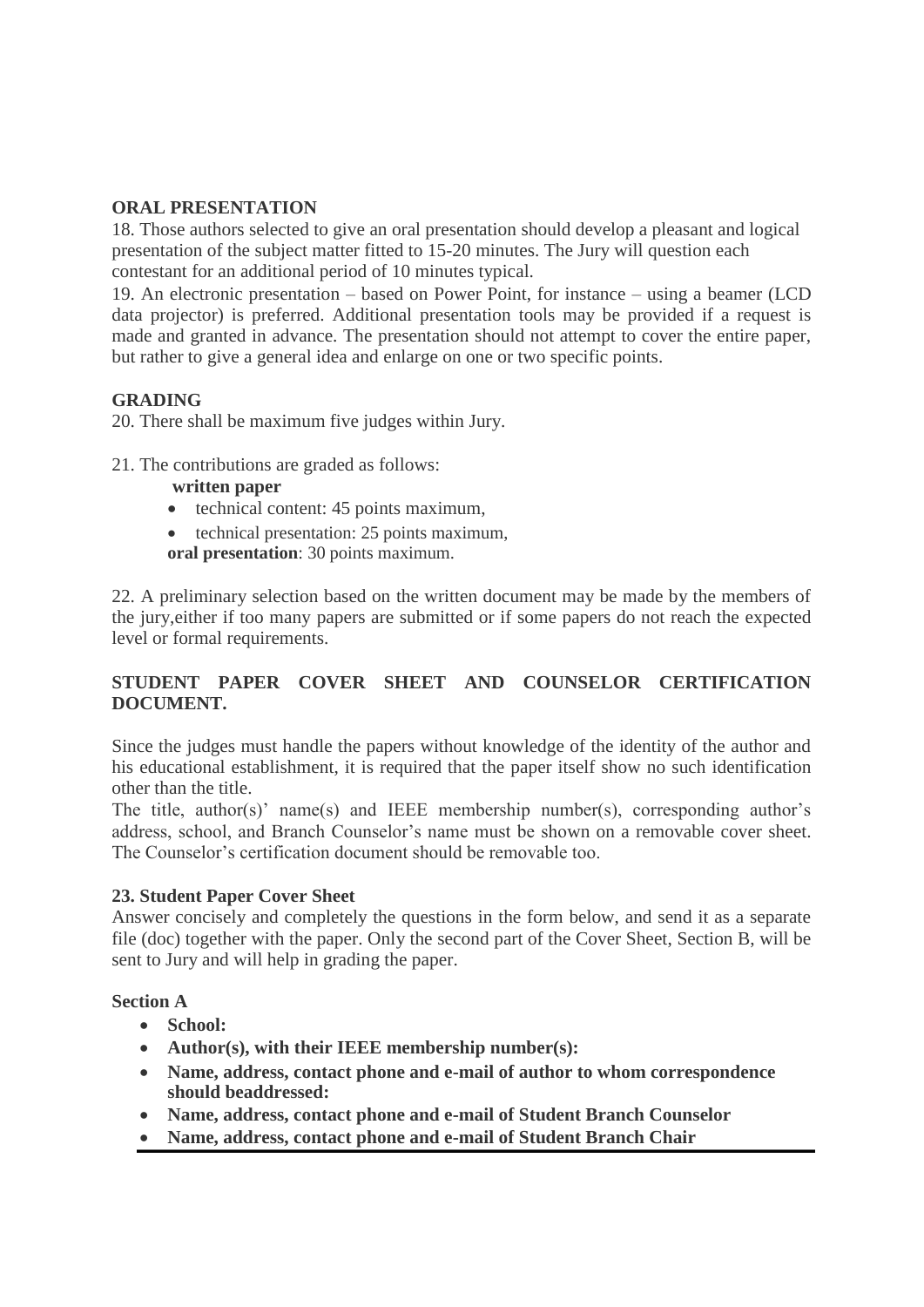#### **Section B**

**This will be passed to the jury members and is an aid towards their judging of the paper.**

- **Paper title:**
- **What is the problem and why is it important?**
- **What is the original contribution of this work? Be explicit.**
- **Does this work check and / or extend previously reported work? What work? Give references. Be explicit.**
- **How does this contribution compare to previously published work?**
- **If the paper is to be submitted to one of the IEEE Transactions, which Transactions would be the most appropriate?**

### **AUTHOR GUIDELINES ON PAPER LAYOUT**

The following guidelines are suggested to assist grading by providing a uniform layout. In general, the paper should be organized as follows:

**Title page.** The title should consist of the minimum number of key words necessary to portray accurately the content of the paper. Reader's interest is stimulated by a well-chosen title. **The author's name should not appear on the title page, nor should any other name of persons or schools.**

**Abstract.** The abstract should not describe the paper, but should give in brief the essential facts of its content, for example, a brief statement of the problem or objective and a concise summary of results or conclusions, touching upon methods or other details only if they are unique or if they are of some particular significance. The abstract should be no longer than 100 words.

Introduction. The introduction should lead to the development of the subject so that the reader may obtain a clear understanding of the significance of the paper. This often can be done by giving briefly the state of the art as background. Then bring out the added advantages of the method of approach and emphasize the importance of the results or conclusions.

**Body.** The main argument of the development of the subject is carried out in the body of the paper, complete with supporting data. The argument should proceed in a logical sequence according to a prepared outline. The writing should be in the third person. Supporting data and results can often be presented most effectively as curves, charts or tables. Well-known abbreviations may be used in the text but should be defined where used the first time, followed by the abbreviation in parentheses. Generally, the use of abbreviations should be confined to not duplicate text matter.

**Conclusion.** The conclusions are often considered the most important part of a paper. They should be stated concisely in a separate section at the end of the paper. If there are three or more conclusions, greater emphasis can be obtained by numbering each conclusion and setting it off in a separate paragraph.